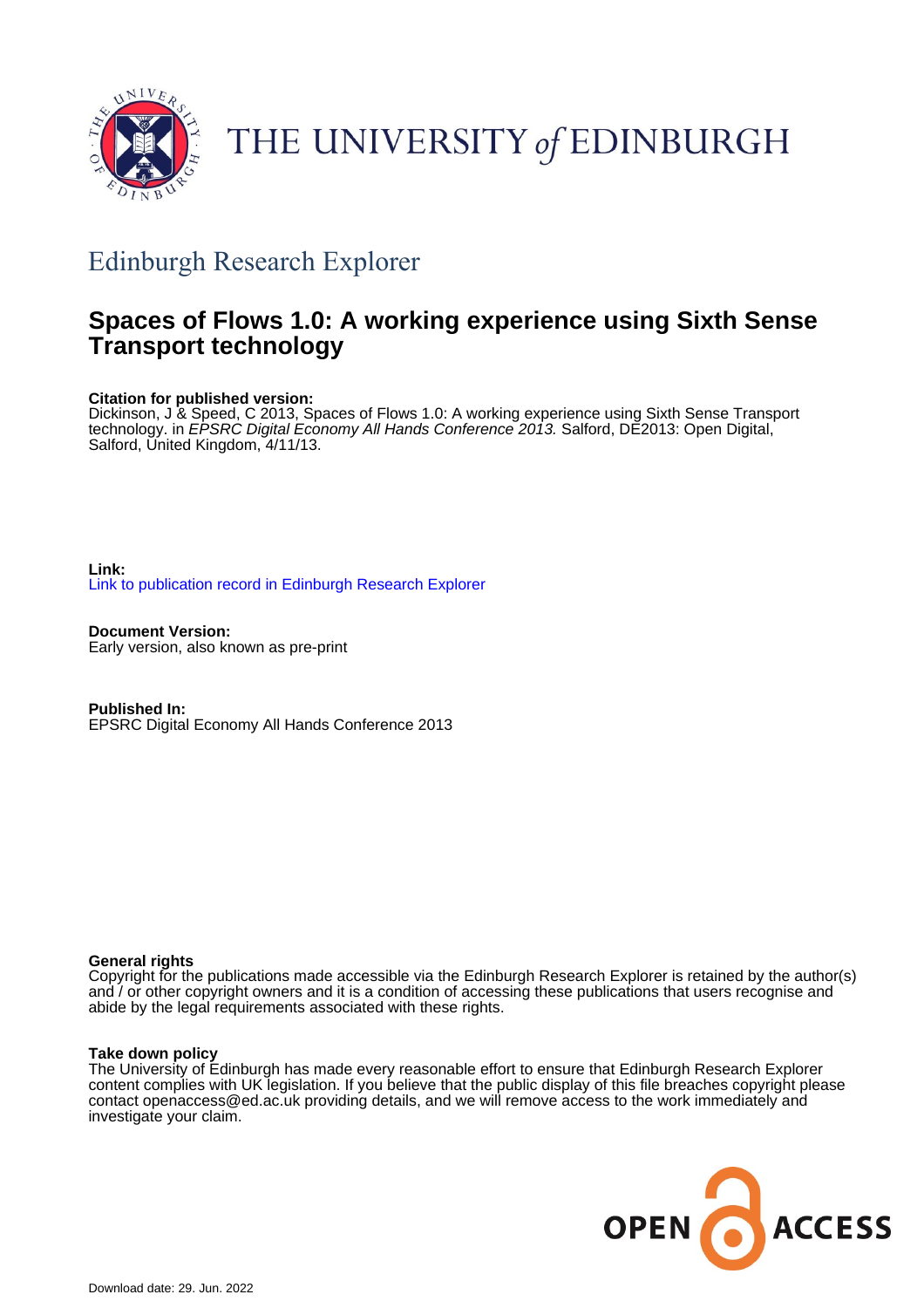# **DE2013 Workshop Proposal**

# **Workshop Title**

Spaces of Flows 1.0: A working experience using Sixth Sense Transport technology

# **Proposed Chair(s) and their Details**

Janet Dickinson<sup>1</sup> & Chris Speed<sup>2</sup>

<sup>1</sup>Bournemouth University, Fern Barrow, Talbot Campus, Poole, Dorset, BH12 5BB. JDickinson@bournemouth.ac.uk

<sup>2</sup>University of Edinburgh, Edinburgh College of Art, Lauriston Place, Edinburgh, EH3 9DF. c.speed@ed.ac.uk

# **Description of the Workshop**

*"the space of flows . . . links up distant locales around shared functions and meanings on the basis of electronic circuits and fast transportation corridors, while isolating and subduing the logic of experience embodied in the space of places" (Himanen, 2001).*

The networks that constitute businesses, organisations and social groups often retain consistent patterns of movement and flow across time and space. Tourists visit the same locations in a city, shops use the consistent suppliers who in turn use the same routes to supply goods to the shops, and social networks walk the same streets to the same bars on a regular basis. Although not predictable, these patterns may allow opportunities for exchange and potentially energy saving if networks are shared and commonalities correlated at a database level. The aim of this workshop is to introduce participants to two new smart phone Apps that demonstrate how network technology can use patterns within existing industrial and social activities to reveal new opportunities for sharing.

# **Proposed Activities & Outcomes**

## **1. Introduction**

An introduction to Sixth Sense Transport research work will set the scene of the research challenges that explore how to reduce/re-distribute transport options through a flexible interpretation of time.

#### **2. Physical activity**

This workshop will loan smartphones to participants and embed them within a social network using the Sixth Sense Travel App to explore the flow of objects and information across Media City:

The Sixth Sense Travel App, designed for a campsite community, gives people a sense of being in time by enabling users to follow the collective physical traces of other users in the past, present and, based on spacetime memories, into the future. This enables users to make sense of network movements so they can reflect on their place in the social network across space and time.



Workshop participants will be set travel tasks based on the collection of objects around the Media City conference venues. This replicates a shopping trip activity and demonstrates how an awareness of others within a social network might create opportunities for collaboration and reduce the need for car trips.